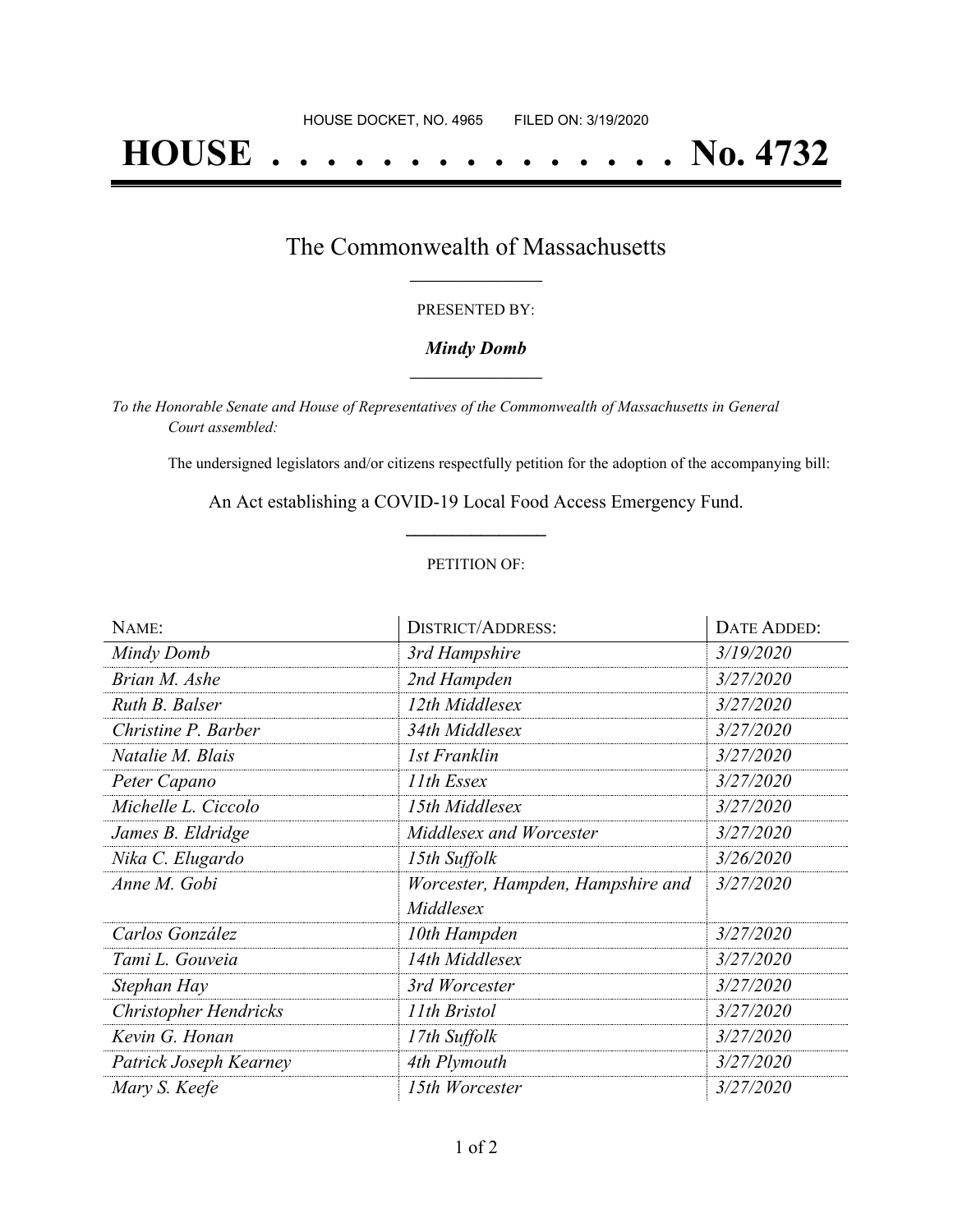| Kay Khan               | 11th Middlesex                | 3/27/2020 |
|------------------------|-------------------------------|-----------|
| Jack Patrick Lewis     | 7th Middlesex                 | 3/27/2020 |
| Adrian C. Madaro       | 1st Suffolk                   | 3/27/2020 |
| Christina A. Minicucci | 14th Essex                    | 3/27/2020 |
| Michael O. Moore       | Second Worcester              | 3/27/2020 |
| Tram T. Nguyen         | 18th Essex                    | 3/27/2020 |
| Patrick M. O'Connor    | Plymouth and Norfolk          | 3/27/2020 |
| Denise Provost         | 27th Middlesex                | 3/27/2020 |
| David Allen Robertson  | 19th Middlesex                | 3/27/2020 |
| Maria Duaime Robinson  | 6th Middlesex                 | 3/27/2020 |
| John H. Rogers         | 12th Norfolk                  | 3/27/2020 |
| Lindsay N. Sabadosa    | <b>1st Hampshire</b>          | 3/27/2020 |
| Jon Santiago           | 9th Suffolk                   | 3/27/2020 |
| Thomas M. Stanley      | 9th Middlesex                 | 3/27/2020 |
| Walter F. Timilty      | Norfolk, Bristol and Plymouth | 3/27/2020 |
| Aaron Vega             | 5th Hampden                   | 3/27/2020 |
| John C. Velis          | 4th Hampden                   | 3/27/2020 |
| Tommy Vitolo           | 15th Norfolk                  | 3/27/2020 |
| Thomas P. Walsh        | 12th Essex                    | 3/27/2020 |
| Susannah M. Whipps     | 2nd Franklin                  | 3/27/2020 |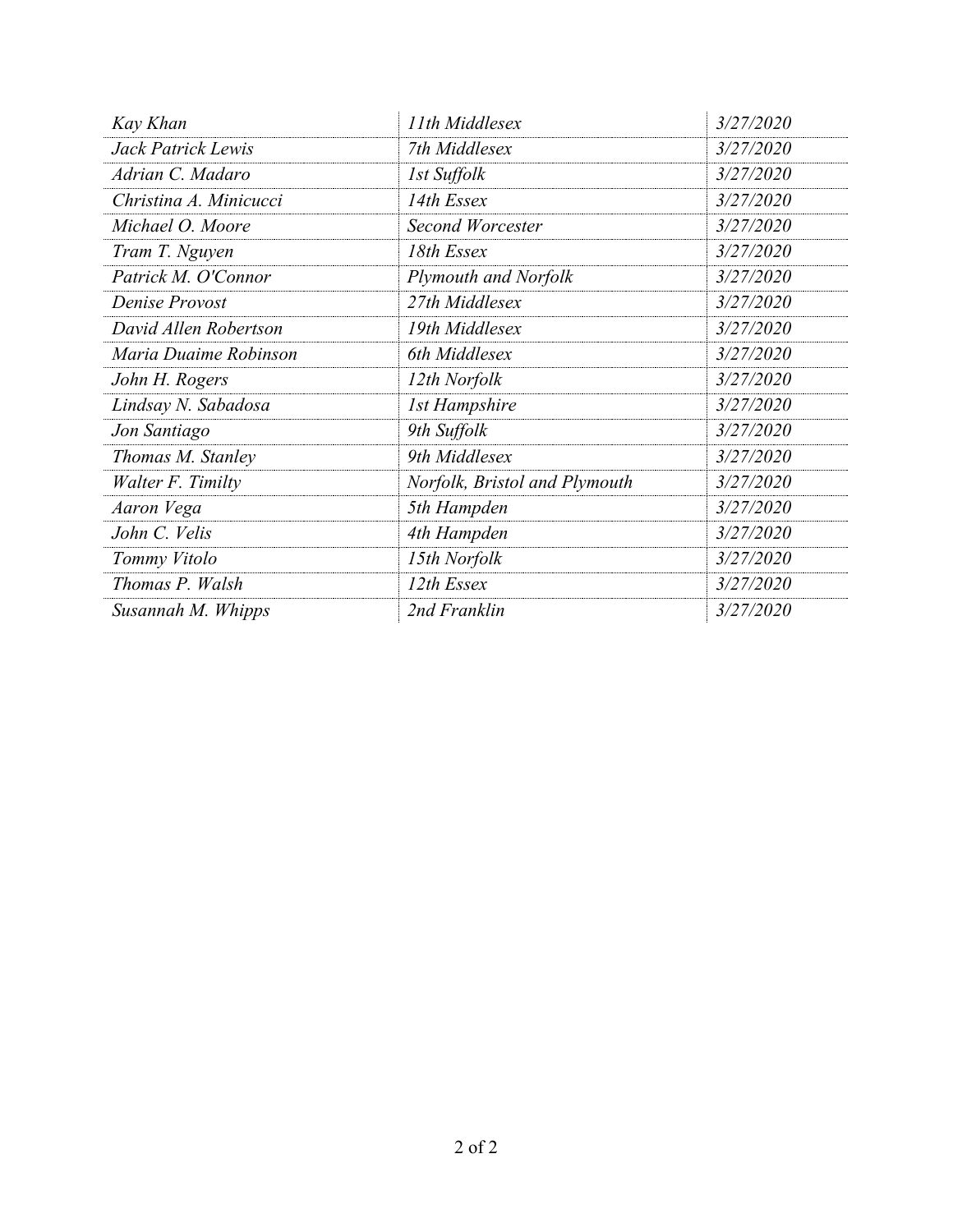#### HOUSE DOCKET, NO. 4965 FILED ON: 3/19/2020

## **HOUSE . . . . . . . . . . . . . . . No. 4732**

By Ms. Domb of Amherst, a petition (subject to Joint Rule 12) of Mindy Domb and others that the Department of Transitional Assistance be authorized to administer a \$50,000,000 local food access emergency fund to provide financial assistance to food pantries severely affected by the COVID-19 outbreak. Children, Families and Persons with Disabilities.

## The Commonwealth of Massachusetts

**In the One Hundred and Ninety-First General Court (2019-2020) \_\_\_\_\_\_\_\_\_\_\_\_\_\_\_**

**\_\_\_\_\_\_\_\_\_\_\_\_\_\_\_**

An Act establishing a COVID-19 Local Food Access Emergency Fund.

Be it enacted by the Senate and House of Representatives in General Court assembled, and by the authority *of the same, as follows:*

|                | SECTION 1. (a) There shall be established and set upon the books of the commonwealth                |
|----------------|-----------------------------------------------------------------------------------------------------|
| 2              | a separate fund to be known as the COVID-19 Local Food Access Emergency Fund to be                  |
| 3              | administered by the Massachusetts Department of Transitional Assistance.                            |
| $\overline{4}$ | (b) The purpose of the Fund shall be for financial assistance in the form of grants to food         |
| 5              | pantries within the commonwealth who have been severely affected by the COVID-19 outbreak.          |
| 6              | Such financial assistance shall include, but not be limited to, grants for: (i) staffing; (ii)      |
| 7              | procurement; (iii) sourcing; (iv) purchases of food or other items for distribution; (v) unexpected |
| 8              | expenses as a result of the COVID-19 outbreak.                                                      |
| 9              | (c) There shall be credited to the Fund all amounts that are, by law, transferred or                |
| 10             | authorized to be transferred thereto or directed to be deposited therein, and all amounts received  |
| 11             | as gifts, grants, or contributions for the purposes of the Fund. Amounts credited to the Fund shall |